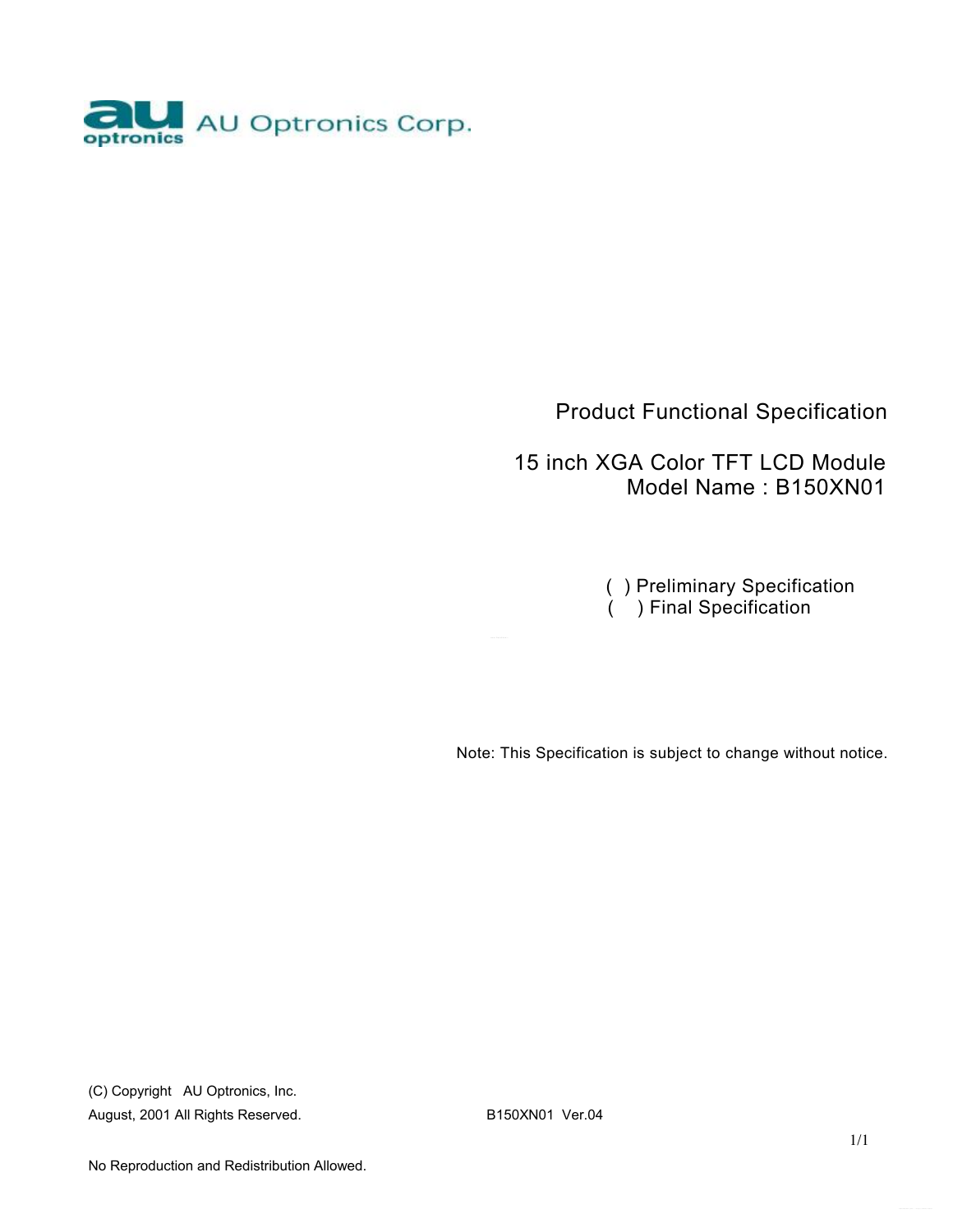### I. Contents

- 1.0 Handling Precautions
- 2.0 General Description
	- 2.1 Characteristics
	- 2.2 Functional Block Diagram
- 3.0 Absolute Maximum Ratings
- 4.0 Optical Characteristics
- 5.0 Signal Interface
	- 5.1 Connectors
	- 5.2 Signal Pin
	- 5.3 Signal Description
	- 5.4 Signal Electrical Characteristics
	- 5.5 Signal for Lamp Connector
- 6.0 Pixel Format Image
- 7.0 Parameter Guide Line for CFL Inverter
- 8.0 Interface Timings
	- 8.1 Timing Characteristics
	- 8.2 Timing Definition
- 9.0 Power Consumption
- 10.0 Power ON/OFF Sequence
- 11.0 Mechanical Characteristics

### II Record of Revision

| Version and Date Page |      | Old description                                              | <b>New Description</b>   | <b>IRemark</b> |
|-----------------------|------|--------------------------------------------------------------|--------------------------|----------------|
| 0.1.2001/8/13         | All  | <b>First Edition for</b><br>Customer                         | All                      |                |
| 0.2<br>2001/10/31     | 6    | Typical White Luminance   Typical White Luminance<br>200 nit | 150 nit                  |                |
| 0.3 2002/2/7          | 6, 9 | Typical White Luminance   Typical White Luminance<br>150 nit | 180 nit                  |                |
| 0.4 2002/4/23         | 6,9  |                                                              | Add luminance uniformity |                |

(C) Copyright AU Optronics, Inc.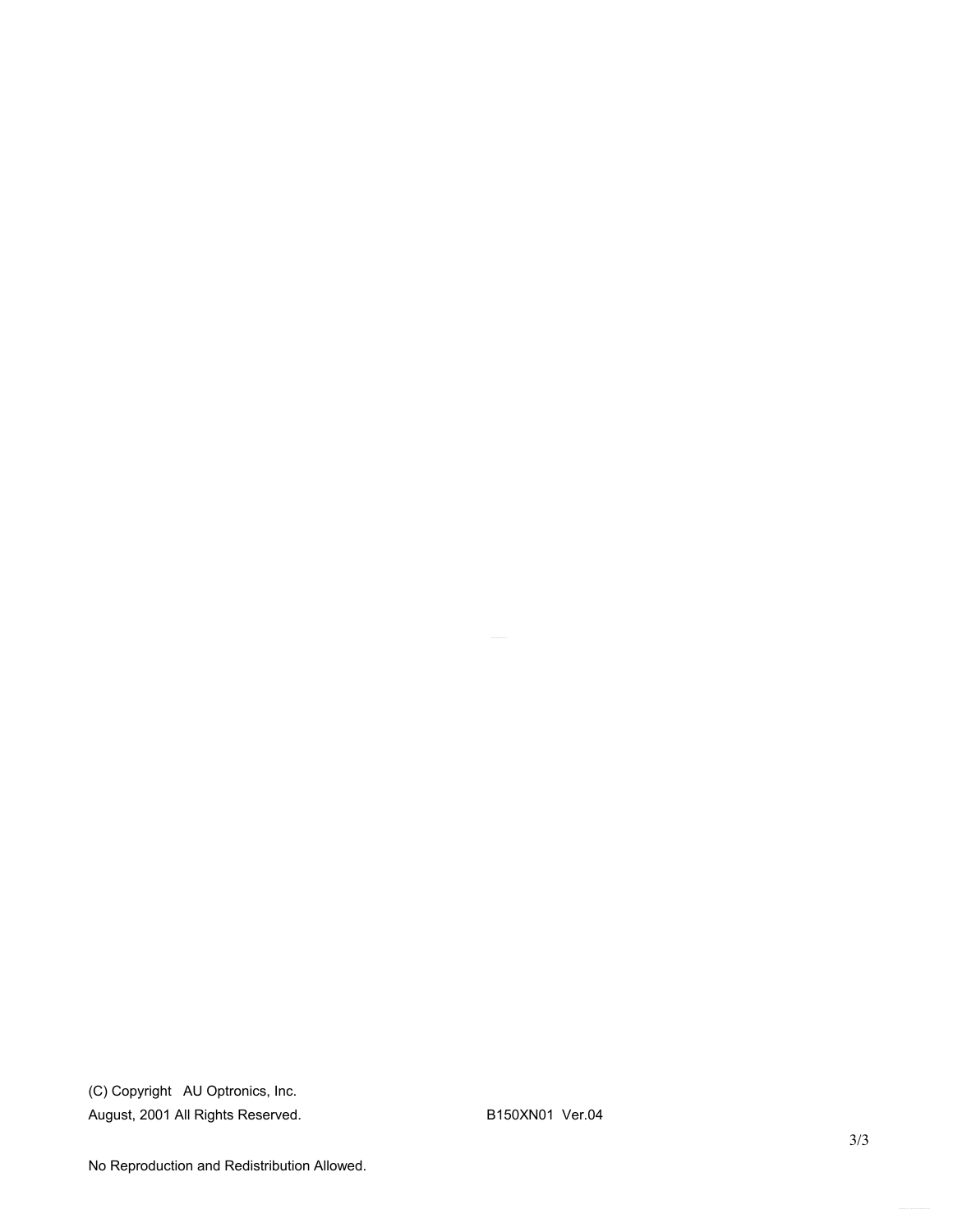## 1.0 Handing Precautions

- 1) Since front polarizer is easily damaged, pay attention not to scratch it.
- 2) Be sure to turn off power supply when inserting or disconnecting from input connector.
- 3) Wipe off water drop immediately. Long contact with water may cause discoloration or spots.
- 4) When the panel surface is soiled, wipe it with absorbent cotton or other soft cloth.
- 5) Since the panel is made of glass, it may break or crack if dropped or bumped on hard surface.
- 6) Since CMOS LSI is used in this module, take care of static electricity and insure human earth when handling.
- 7) Do not open nor modify the Module Assembly.
- 8) Do not press the reflector sheet at the back of the module to any directions.
- 9) In case if a Module has to be put back into the packing container slot after once it was taken out from the container, do not press the center of the CCFL Reflector edge. Instead, press at the far ends of the CFL Reflector edge softly. Otherwise the TFT Module may be damaged.
- 10)At the insertion or removal of the Signal Interface Connector, be sure not to rotate nor tilt the Interface Connector of the TFT Module.
- 11) After installation of the TFT Module into an enclosure (Notebook PC Bezel, for example), do not twist nor bend the TFT Module even momentary. At designing the enclosure, it should be taken into consideration that no bending/twisting forces are applied to the TFT Module from outside. Otherwise the TFT Module may be damaged.
- 12)Cold cathode fluorescent lamp in LCD contains a small amount of mercury. Please follow local ordinances or regulations for disposal.
- 13)Small amount of materials having no flammability grade is used in the LCD module. The LCD module should be supplied by power complied with requirements of Limited Power Source(2.11, IEC60950 or UL1950), or be applied exemption.
- 14)The LCD module is designed so that the CFL in it is supplied by Limited Current Circuit(2.4, IEC60950 or UL1950). Do not connect the CFL in Hazardous Voltage Circuit.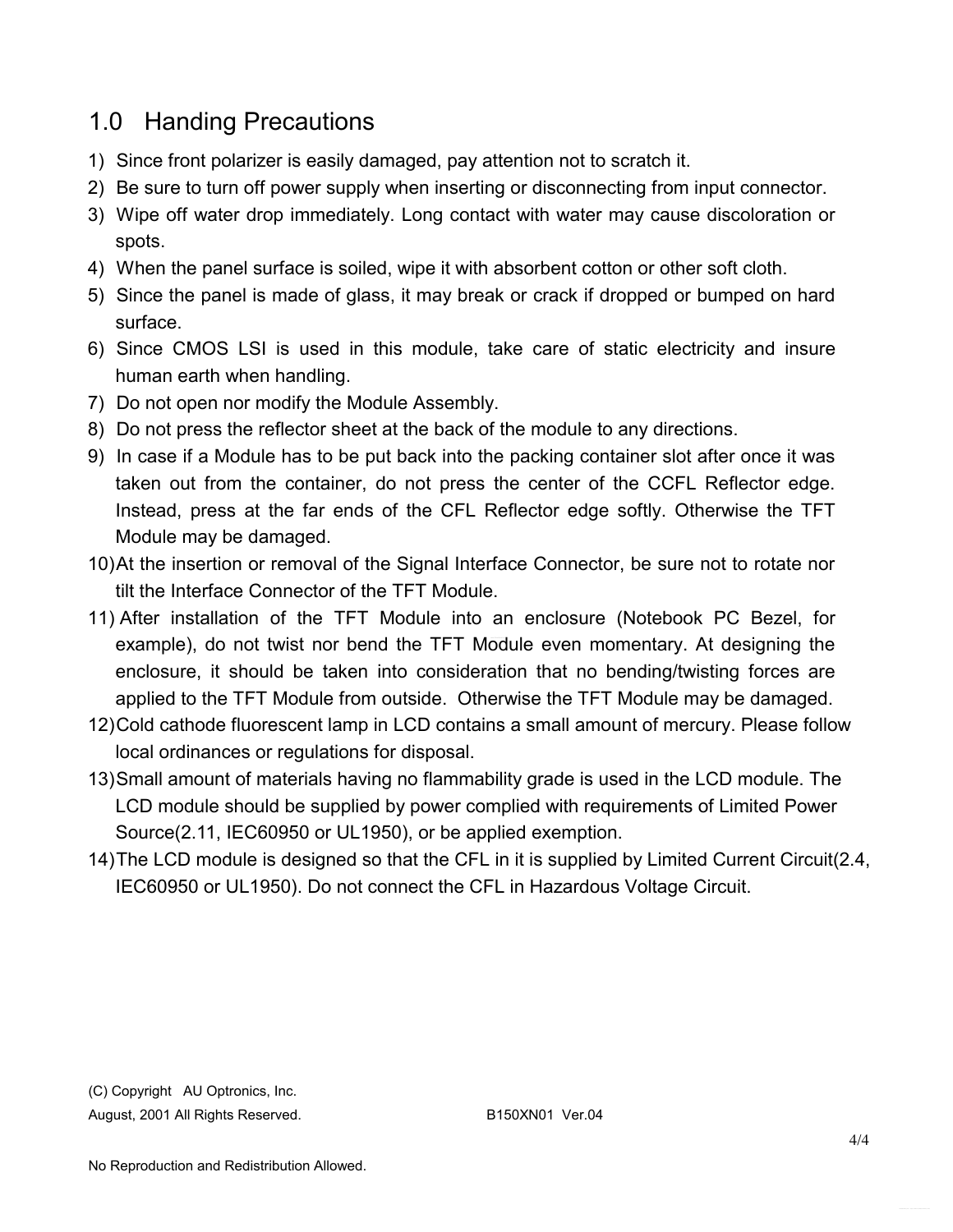# 2.0 General Description

This specification applies to the 15.0 inch Color TFT/LCD Module B150XN01.

This module is designed for a display unit of notebook style personal computer.

The screen format is intended to support the XGA (1024(H) x 768(V)) screen and 262k colors (RGB 6-bits data driver).

All input signals are LVDS interface compatible.

This module does not contain an inverter card for backlight.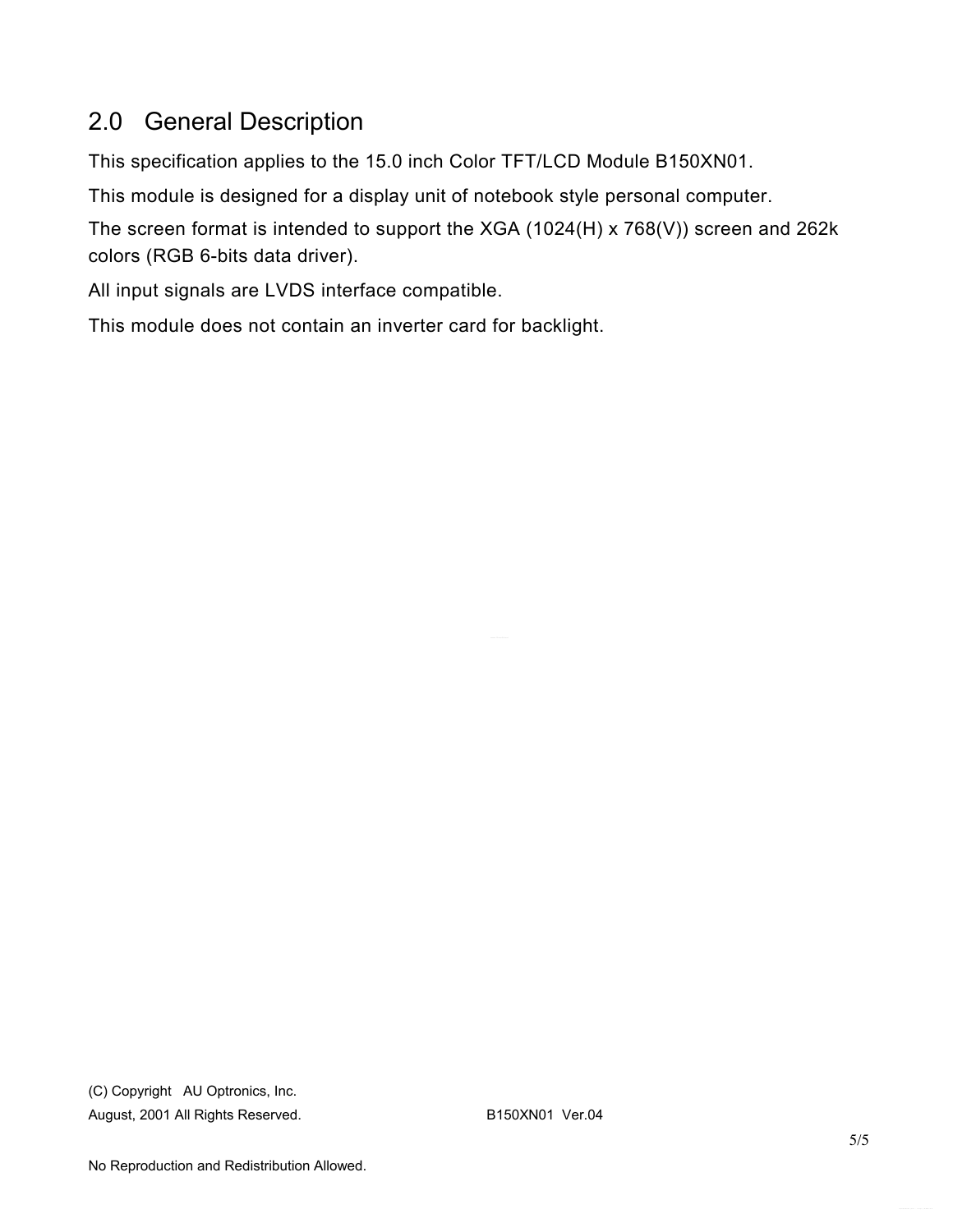### 2.1 Display Characteristics

The following items are characteristics summary on the table under 25 ℃ condition:

| . . <b>.</b><br><b>ITEMS</b>                               | Unit                                             | <b>SPECIFICATIONS</b>                         |
|------------------------------------------------------------|--------------------------------------------------|-----------------------------------------------|
| Screen Diagonal                                            | [mm]                                             | 381                                           |
| <b>Active Area</b>                                         | [mm]                                             | 304.1 X 228.1                                 |
| Pixels H x V                                               |                                                  | $1024(x3)$ x 768                              |
| <b>Pixel Pitch</b>                                         | [mm]                                             | 0.297X0.297                                   |
| <b>Pixel Arrangement</b>                                   |                                                  | R.G.B. Vertical Stripe                        |
| <b>Display Mode</b>                                        |                                                  | Normally White                                |
| <b>Typical</b><br>White<br>Luminance<br>$(ICFL=6.0mA)$     | $[cd/m^2]$                                       | 180 (5 point average)                         |
| <b>Luminance Uniformity</b>                                |                                                  | 1.25 max. (5 pts)<br>1.65 max. (13pts)        |
| <b>Contrast Ratio</b>                                      |                                                  | 250                                           |
| <b>Optical Rise Time/Fall Time</b>                         | [msec]                                           | 11/24                                         |
| Nominal Input Voltage VDD                                  | [Volt]                                           | $+3.3$ Typ.                                   |
| <b>Typical Power Consumption</b><br>(VDD line + VCFL line) | [Watt]                                           | 5.6                                           |
| Weight                                                     | [Grams]                                          | 585g typ.                                     |
| <b>Physical Size</b>                                       | [mm]                                             | 315.8 x 240.5 x 6.5 max.                      |
| <b>Electrical Interface</b>                                |                                                  | 1 channel LVDS                                |
| <b>Support Color</b>                                       |                                                  | Native 262K colors (RGB 6-bit data<br>driver) |
| Temperature Range<br>Operating<br>Storage (Shipping)       | $\lceil{^{\circ}C}\rceil$<br>$\Gamma^{\circ}$ Cl | 0 to $+50$<br>$-20$ to $+60$                  |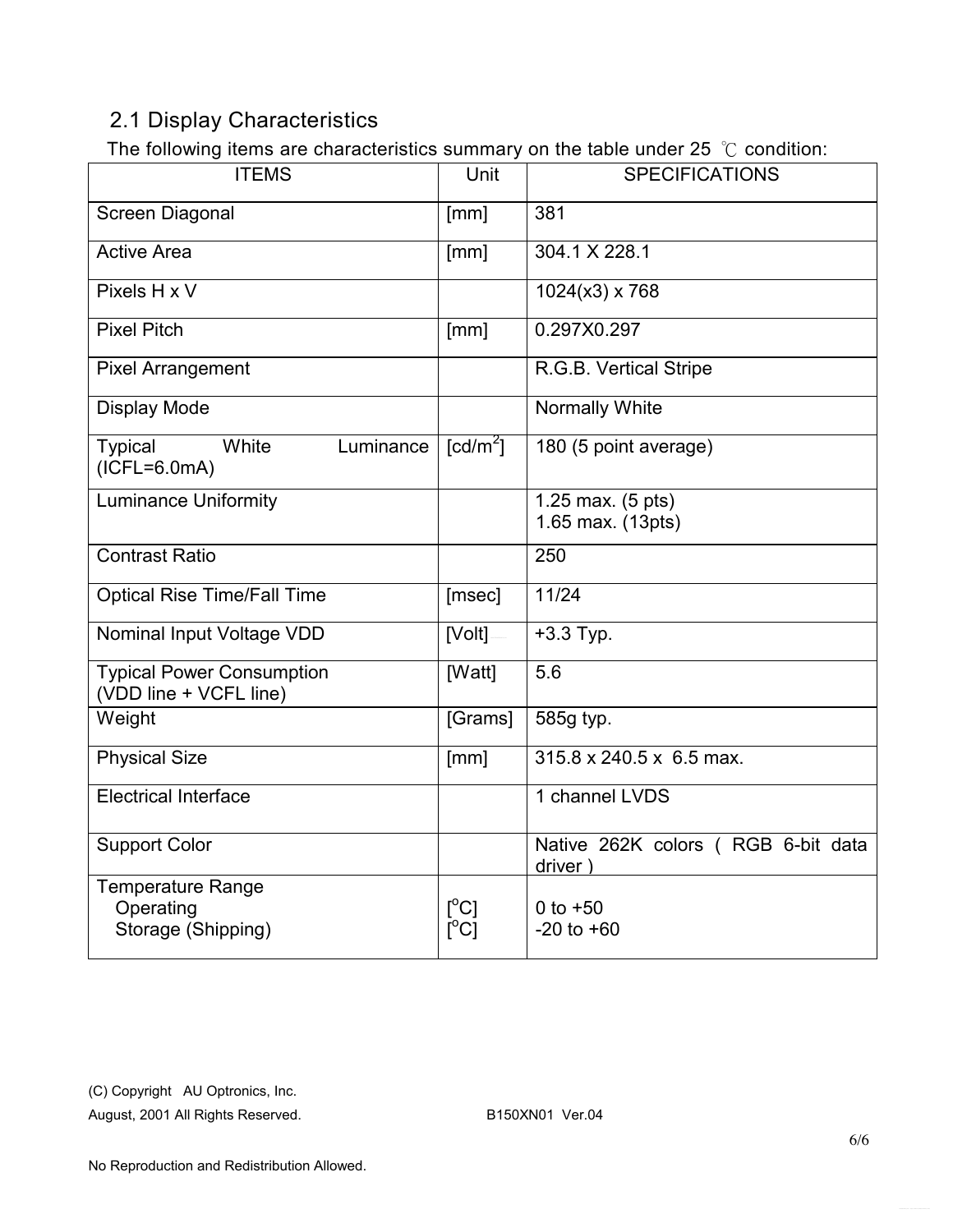### 2.2 Functional Block Diagram

The following diagram shows the functional block of the 15.0 inches Color TFT/LCD Module:

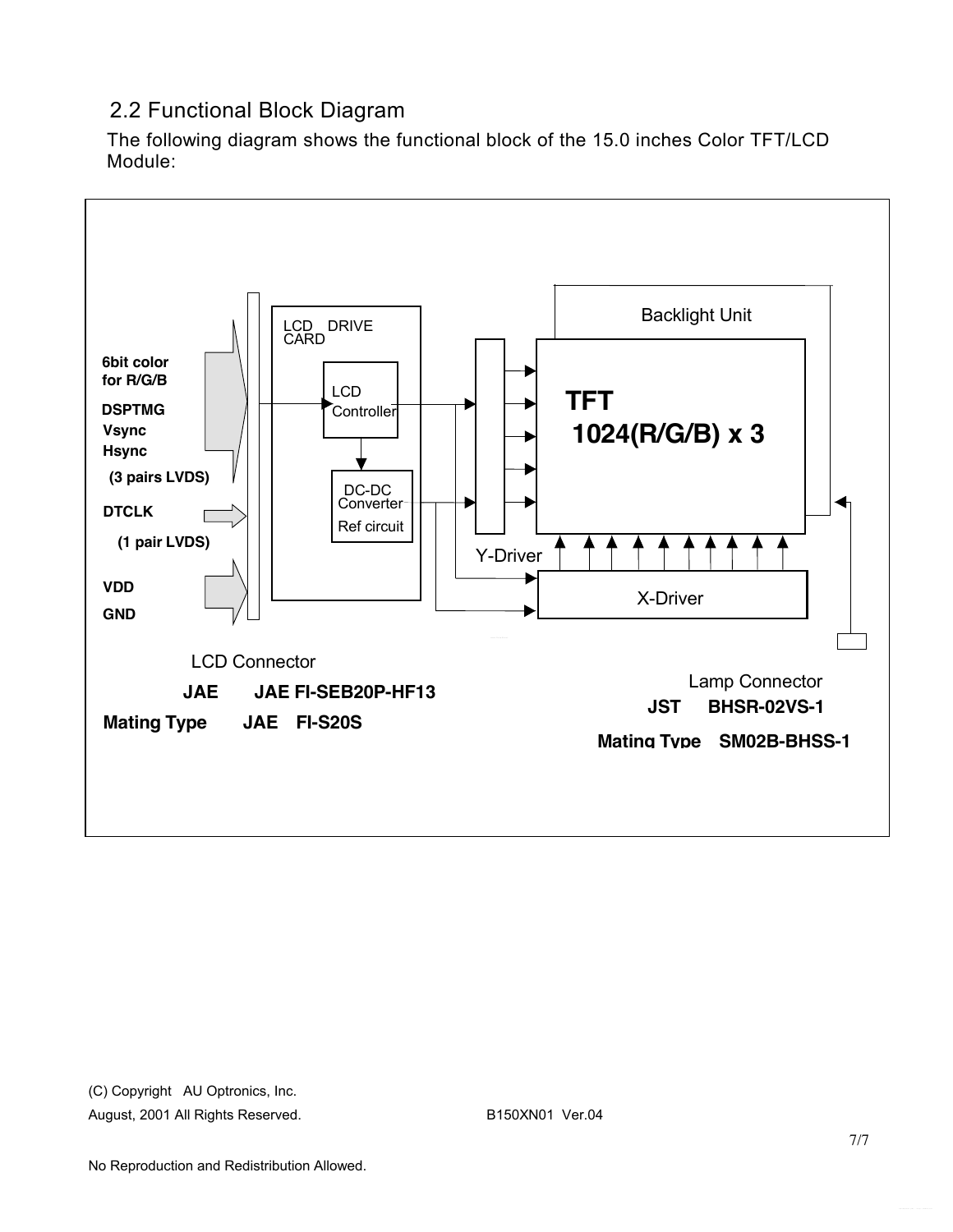# 3.0 Absolute Maximum Ratings

| wooldto maximum rutingo or tho modulo io do rollowing.<br>Item | Symbol      | Min            | Max                    | Unit                      | Conditions        |
|----------------------------------------------------------------|-------------|----------------|------------------------|---------------------------|-------------------|
| Logic/LCD Drive Voltage                                        | <b>VDD</b>  | $-0.3$         | $+4.0$                 | [Volt]                    |                   |
| Input Voltage of Signal                                        | Vin         | $-0.3$         | $VDD+0.3$              | [Volt]                    |                   |
| <b>CCFL Current</b>                                            | <b>ICFL</b> | $\overline{a}$ | $\overline{7}$         | [mA]<br>rms               |                   |
| <b>CCFL Ignition Voltage</b>                                   | Vs          |                | 1150                   | Vrms                      |                   |
| <b>Operating Temperature</b>                                   | <b>TOP</b>  | $\overline{0}$ | $+50$                  | $\lceil{^{\circ}C}\rceil$ | Note 1            |
| <b>Operating Humidity</b>                                      | <b>HOP</b>  | 8              | 95                     | [%RH]                     | Note 1            |
| <b>Storage Temperature</b>                                     | <b>TST</b>  | $-20$          | $+60$                  | $\overline{C}$            | Note 1            |
| <b>Storage Humidity</b>                                        | <b>HST</b>  | 5              | 95                     | [%RH]                     | Note 1            |
| Vibration                                                      |             |                | 1.5 10-500<br>(random) | G Hz                      | 2hr/axis, X, Y, Z |
| <b>Shock</b>                                                   |             |                | 220, 2                 | G ms                      | Half sine wave    |

Absolute maximum ratings of the module is as following:

Note 1 : Maximum Wet-Bulb should be 39℃ and No condensation.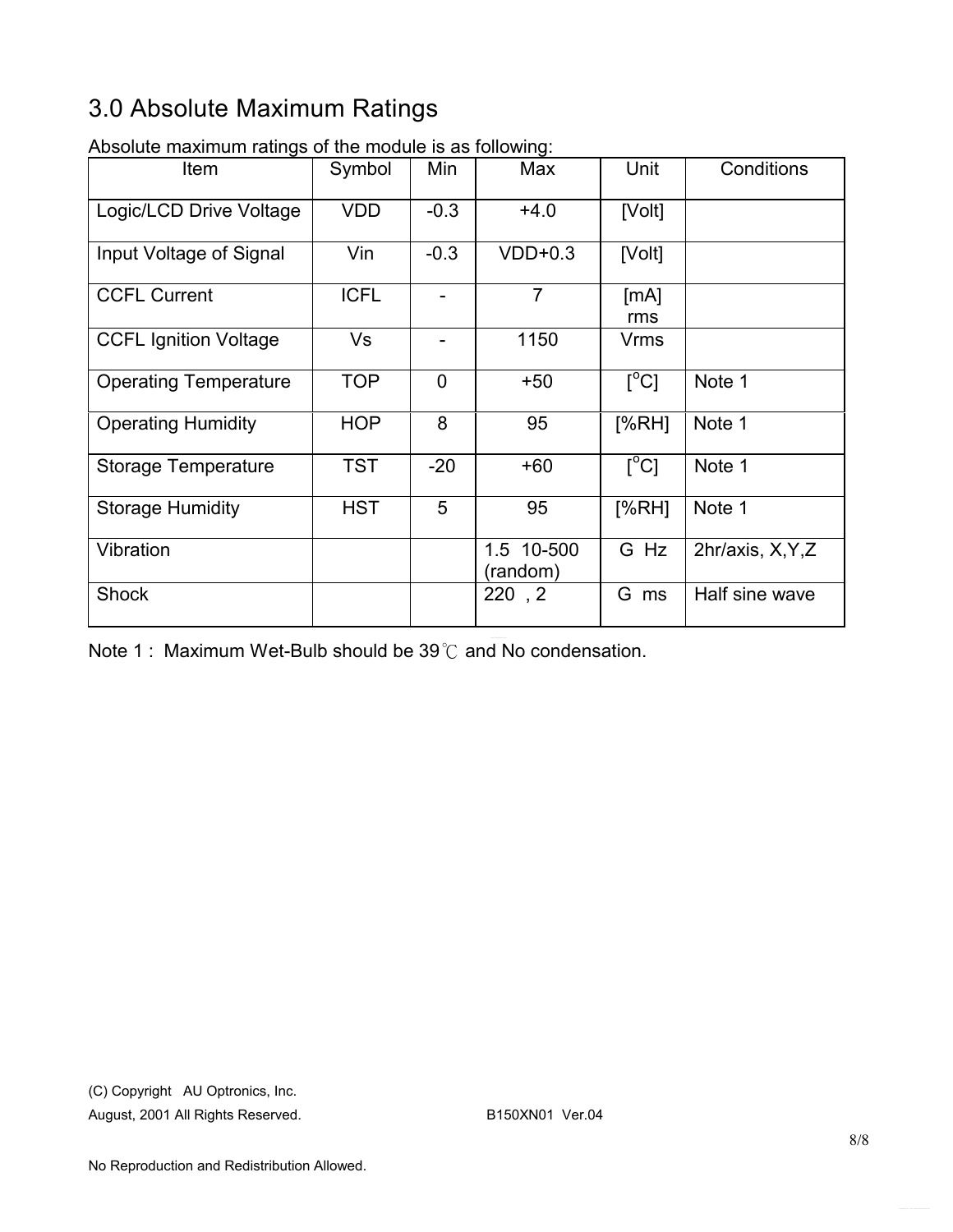# 4.0 Optical Characteristics

The optical characteristics are measured under stable conditions as follows under 25℃ condition:

| Item                                    |                        |                      | Conditions                   | Typ.                                   | <b>Note</b> |
|-----------------------------------------|------------------------|----------------------|------------------------------|----------------------------------------|-------------|
| <b>Viewing Angle</b>                    | [degree]<br>[degree]   | $K = 10$             | Horizontal (Right)<br>(Left) | 40<br>40                               |             |
| K: Contrast Ratio                       | [degree]<br>[degree]   | Vertical<br>$K = 10$ | (Upper)<br>(Lower)           | $\overline{10}$<br>30                  |             |
| Contrast ratio                          |                        |                      |                              | 250                                    |             |
| Luminance<br>Uniformity                 |                        |                      |                              | 1.25 max. (5 pts)<br>1.65 max. (13pts) |             |
| Response Time                           | [msec]                 | Rising               |                              | $\overline{11}$                        | $15$ (Max.) |
| (Room Temp.)                            | [msec]                 | Falling              |                              | $\overline{24}$                        | $30$ (Max.) |
| Color                                   |                        | Red                  | $\boldsymbol{\mathsf{X}}$    | 0.566                                  |             |
| Chromaticity                            |                        | Red                  | y                            | 0.321                                  |             |
| Coordinates (CIE)                       |                        | Green                | $\boldsymbol{\mathsf{X}}$    | 0.320                                  |             |
|                                         |                        | Green                | y                            | 0.537                                  |             |
|                                         |                        | <b>Blue</b>          | $\pmb{\mathsf{X}}$           | 0.155                                  |             |
|                                         |                        | <b>Blue</b>          | у                            | 0.143                                  |             |
|                                         |                        | White                | $\boldsymbol{\mathsf{X}}$    | 0.313                                  |             |
|                                         |                        | White                | y                            | 0.329                                  |             |
| <b>White Luminance</b><br>(CCFL 6.0 mA) | $\lceil cd/m^2 \rceil$ |                      |                              | 180 (5 points average)                 |             |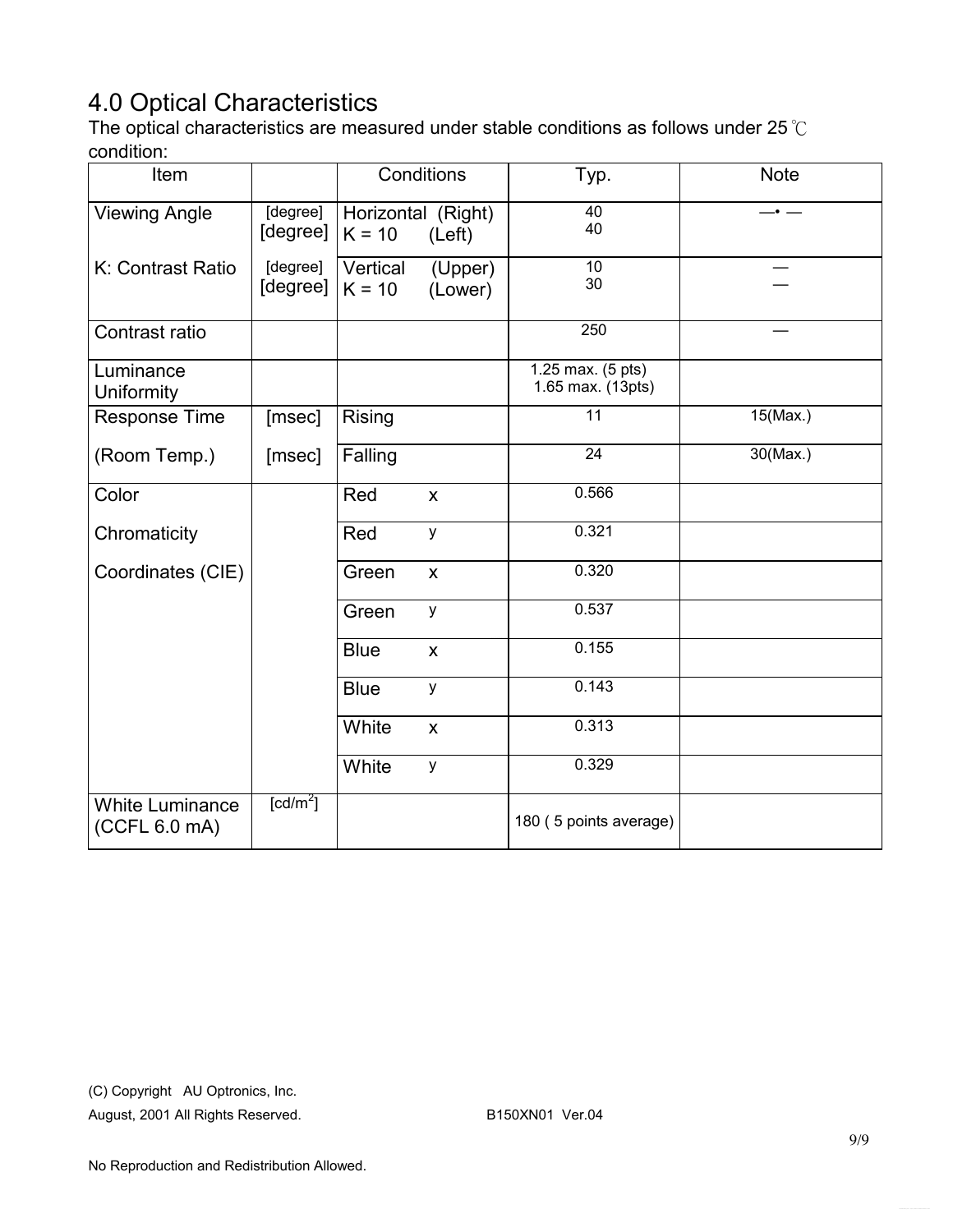# 5.0 Signal Interface

#### 5.1 Connectors

Physical interface is described as for the connector on module.

These connectors are capable of accommodating the following signals and will be following components.

| <b>Connector Name / Designation</b> | <b>For Signal Connector</b>               |
|-------------------------------------|-------------------------------------------|
| Manufacturer                        | <b>JAE</b>                                |
| Type / Part Number                  | FI-SEB20P-HF13                            |
| <b>Mating Housing/Part Number</b>   | FI-S20S or FI-SE20M or FI-S20S with Shell |
| <b>Mating Contact/Part Number</b>   | <b>FI-C3-A1</b>                           |

| Connector Name / Designation | For Lamp Connector |
|------------------------------|--------------------|
| Manufacturer                 | <b>JST</b>         |
| Type / Part Number           | <b>BHSR-02VS-1</b> |
| Mating Type / Part Number    | SM02B-BHSS-1-TB    |

#### 5.2 Signal Pin

| ັ    |                    |      |                    |
|------|--------------------|------|--------------------|
| Pin# | <b>Signal Name</b> | Pin# | <b>Signal Name</b> |
|      | <b>VDD</b>         | 2    | <b>VDD</b>         |
| 3    | <b>GND</b>         | 4    | <b>GND</b>         |
| 5    | RxIN0-             | 6    | RxIN0+             |
| 7    | <b>GND</b>         | 8    | RxIN1-             |
| 9    | $RxIN1+$           | 10   | <b>GND</b>         |
| 11   | RxIN2-             | 12   | RxIN2+             |
| 13   | <b>GND</b>         | 14   | <b>RxCLKIN-</b>    |
| 15   | RxCLKIN+           | 16   | <b>GND</b>         |
| 17   | <b>NC</b>          | 18   | <b>RSV</b>         |
| 19   | <b>GND</b>         | 20   | <b>GND</b>         |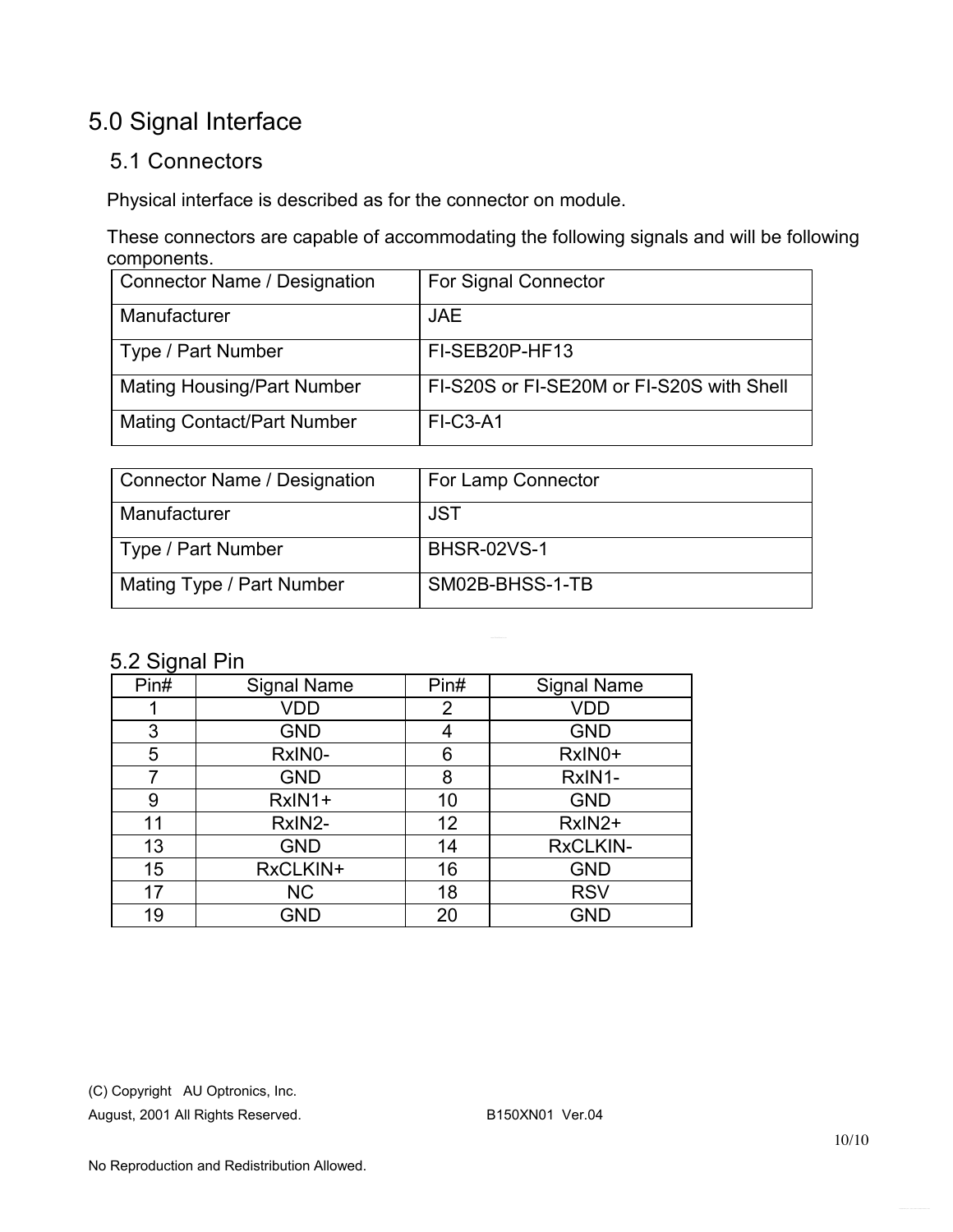#### 5.3 Signal Description

The module using a LVDS receiver. LVDS is a differential signal technology for LCD interface and high speed data transfer device. Transmitter shall be SN75LVDS84 (negative edge sampling) or compatible.

| Pin#            | <b>Signal Name</b> | <b>Description</b>                                   |
|-----------------|--------------------|------------------------------------------------------|
| 1               | <b>VDD</b>         | +3.3V Power Supply                                   |
| $\overline{2}$  | <b>VDD</b>         | +3.3V Power Supply                                   |
| 3               | <b>GND</b>         | Ground                                               |
| 4               | <b>GND</b>         | Ground                                               |
| 5               | Rxin0-             | Negative LVDS differential data input (R0-R5, G0)    |
| 6               | Rxin0+             | Positive LVDS differential data input (R0-R5, G0)    |
| $\overline{7}$  | <b>GND</b>         | Ground                                               |
| 8               | Rxin1-             | Negative LVDS differential data input (G1-G5, B0-B1) |
| 9               | $Rxin1+$           | Positive LVDS differential data input (G1-G5, B0-B1) |
| 10              | <b>GND</b>         | Ground                                               |
| 11              | Rxin2-             | Negative LVDS differential data input (B2-B5,        |
|                 |                    | HSYNC, VSYNC, DSPTMG)                                |
| 12 <sup>2</sup> | Rxin2+             | Positive LVDS differential data input (B2-B5,        |
|                 |                    | HSYNC, VSYNC, DSPTMG)                                |
| 13              | <b>GND</b>         | Ground                                               |
| 14              | Rxclk-             | Negative LVDS differential clock input               |
| 15              | Rxclk+             | Positive LVDS differential clock input               |
| 16              | <b>GND</b>         | Ground                                               |
| 17              | <b>NC</b>          | Reserved for future use                              |
| 18              | Reserved           | Reserved for LVDS MFG test                           |
| 19              | <b>GND</b>         | Ground                                               |
| 20              | <b>GND</b>         | Ground                                               |

Note: Input signals shall be low or Hi-Z state when VDD is off. Internal circuit of LVDS inputs are as following.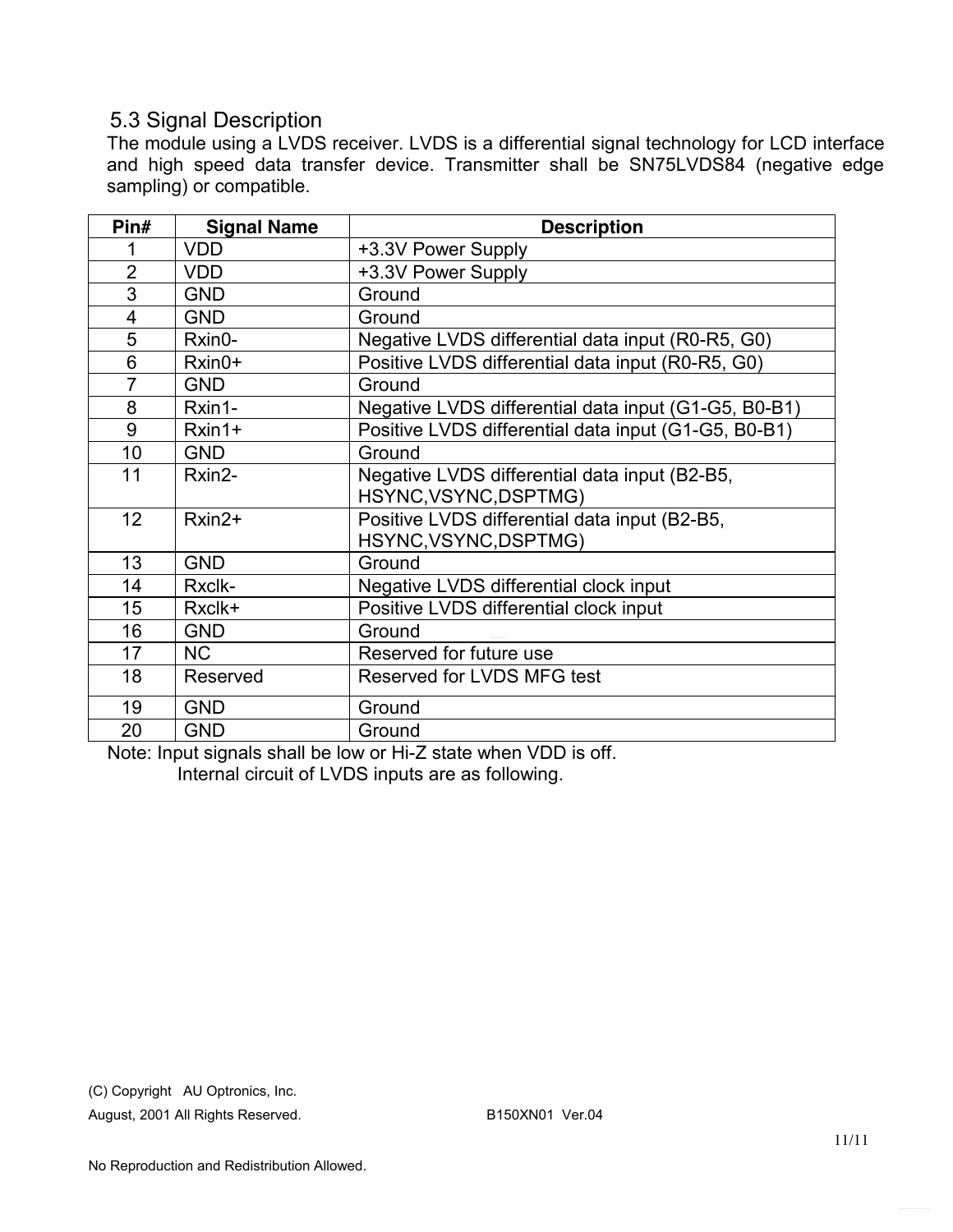### **Signal Input**



The module uses a 100ohm resistor between positive and negative data lines of each receiver input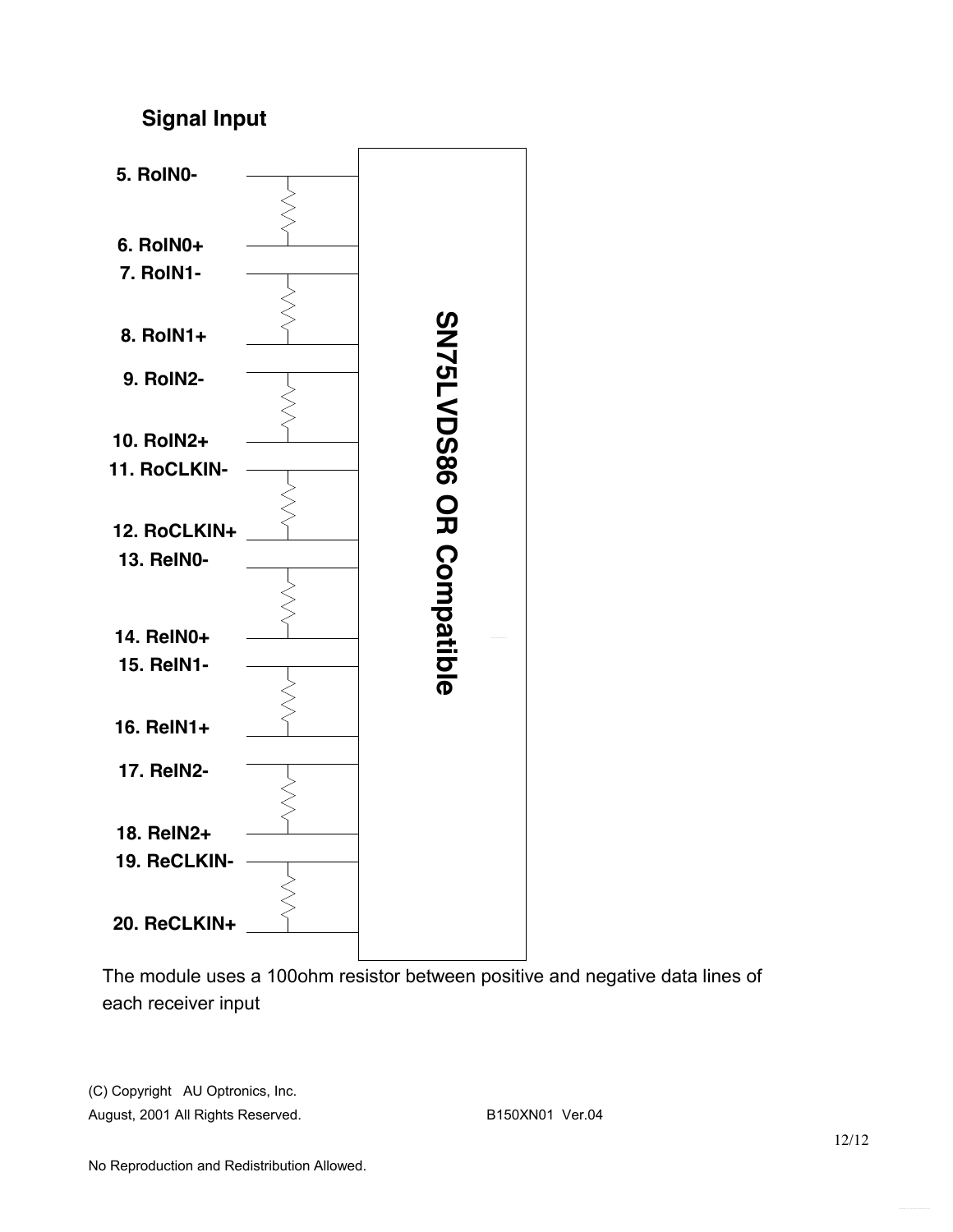| <b>Signal Name</b>   | Description                              |                                                                                             |
|----------------------|------------------------------------------|---------------------------------------------------------------------------------------------|
| +RED5<br>+RED4       | Red Data 5 (MSB)<br>Red Data 4           | Red-pixel Data<br>Each red pixel's brightness data consists of                              |
| +RED3<br>+RED2       | Red Data 3<br>Red Data 2                 | these 6 bits pixel data.                                                                    |
| +RED1                | Red Data 1                               |                                                                                             |
| +RED0                | Red Data 0 (LSB)                         |                                                                                             |
|                      | Red-pixel Data                           |                                                                                             |
| +GREEN 5             | Green Data 5 (MSB)                       | Green-pixel Data                                                                            |
| +GREEN 4             | Green Data 4                             | Each green pixel's brightness data consists of                                              |
| +GREEN 3<br>+GREEN 2 | Green Data 3<br>Green Data 2             | these 6 bits pixel data.                                                                    |
| +GREEN 1             | Green Data 1                             |                                                                                             |
| +GREEN 0             | Green Data 0 (LSB)                       |                                                                                             |
|                      |                                          |                                                                                             |
|                      | Green-pixel Data                         |                                                                                             |
| +BLUE 5              | Blue Data 5 (MSB)                        | <b>Blue-pixel Data</b>                                                                      |
| +BLUE 4<br>+BLUE 3   | <b>Blue Data 4</b><br><b>Blue Data 3</b> | Each blue pixel's brightness data consists of<br>these 6 bits pixel data.                   |
| +BLUE 2              | <b>Blue Data 2</b>                       |                                                                                             |
| +BLUE 1              | <b>Blue Data 1</b>                       |                                                                                             |
| +BLUE 0              | Blue Data 0 (LSB)                        |                                                                                             |
|                      |                                          |                                                                                             |
|                      | <b>Blue-pixel Data</b>                   |                                                                                             |
| -DTCLK               | Data Clock                               | The typical frequency is 54.0 MHZ The signal<br>is used to strobe the pixel data and DSPTMG |
|                      |                                          | signals. All pixel data shall be valid at the falling                                       |
|                      |                                          | edge when the DSPTMG signal is high.                                                        |
| <b>DSPTMG</b>        | <b>Display Timing</b>                    | This signal is strobed at the falling edge of                                               |
|                      |                                          | -DTCLK. When the signal is high, the pixel data<br>shall be valid to be displayed.          |
| <b>VSYNC</b>         | <b>Vertical Sync</b>                     | The signal is synchronized to -DTCLK.                                                       |
| <b>HSYNC</b>         | <b>Horizontal Sync</b>                   | The signal is synchronized to -DTCLK.                                                       |

Note: Output signals from any system shall be low or Hi-Z state when VDD is off.

### 5.4 Signal Electrical Characteristics

Input signals shall be low or Hi-Z state when VDD is off.

It is recommended to refer the specifications of SN75LVDS86DGG(Texas Instruments) in detail.

Signal electrical characteristics are as follows;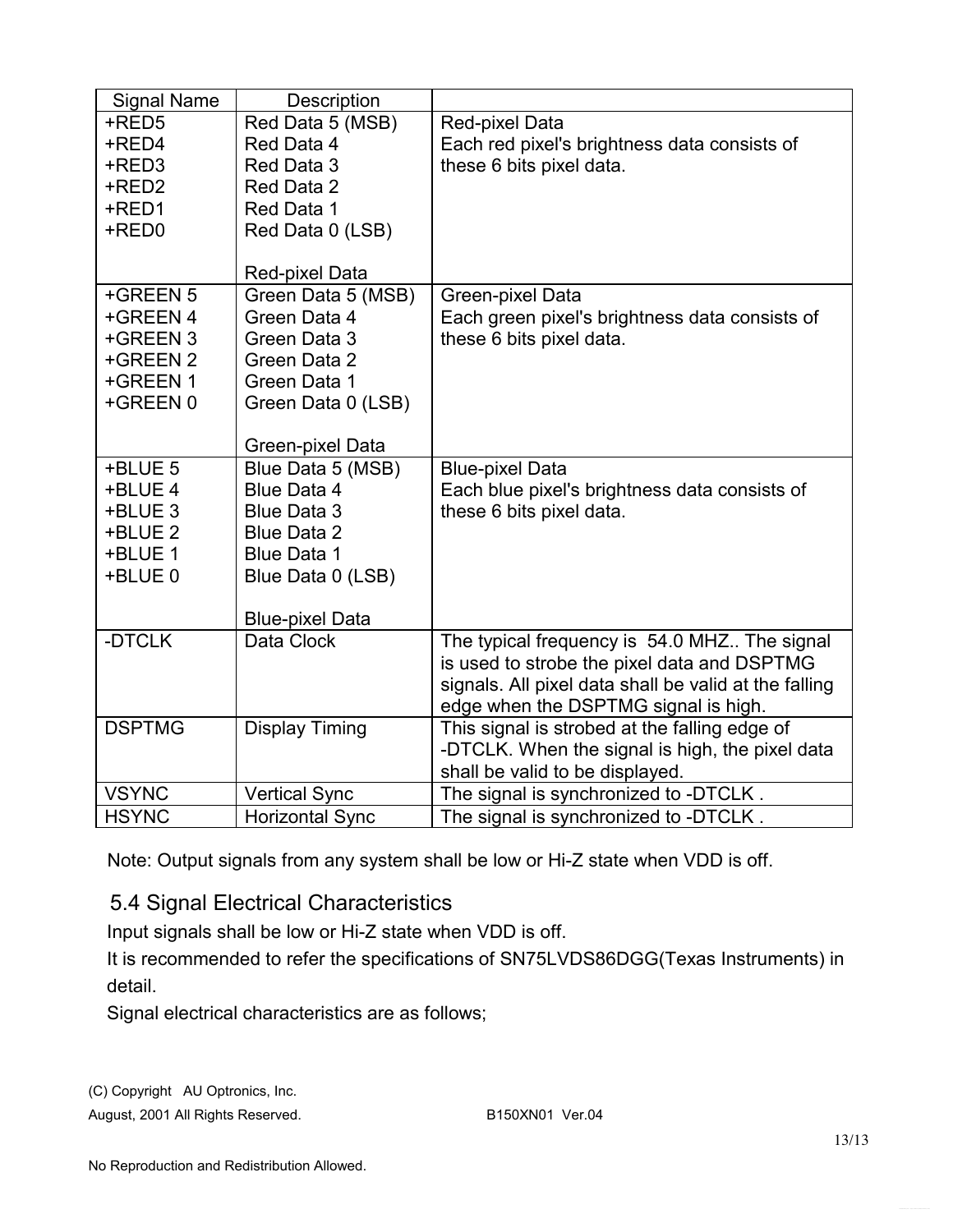| Parameter | Condition                                     | Min    | Max | Unit |
|-----------|-----------------------------------------------|--------|-----|------|
| Vth       | Differential Input High<br>Voltage(Vcm=+1.2V) |        | 100 | [mV] |
| Vtl       | Differential Input Low<br>Voltage(Vcm=+1.2V)  | $-100$ |     | [mV] |

LVDS Macro AC characteristics are as follows:

|                       | Min.  | Max.  |
|-----------------------|-------|-------|
| Clock Frequency (T)   | 50MHZ | 68MHZ |
| Data Setup Time (Tsu) | 600ps |       |
| Data Hold Time (Thd)  | 600ps |       |



### 5.5 Signal for Lamp connector

| Pin # | Signal Name       |
|-------|-------------------|
|       | Lamp High Voltage |
|       | Lamp Low Voltage  |

# 6.0 Pixel Format Image

Following figure shows the relationship of the input signals and LCD pixel format.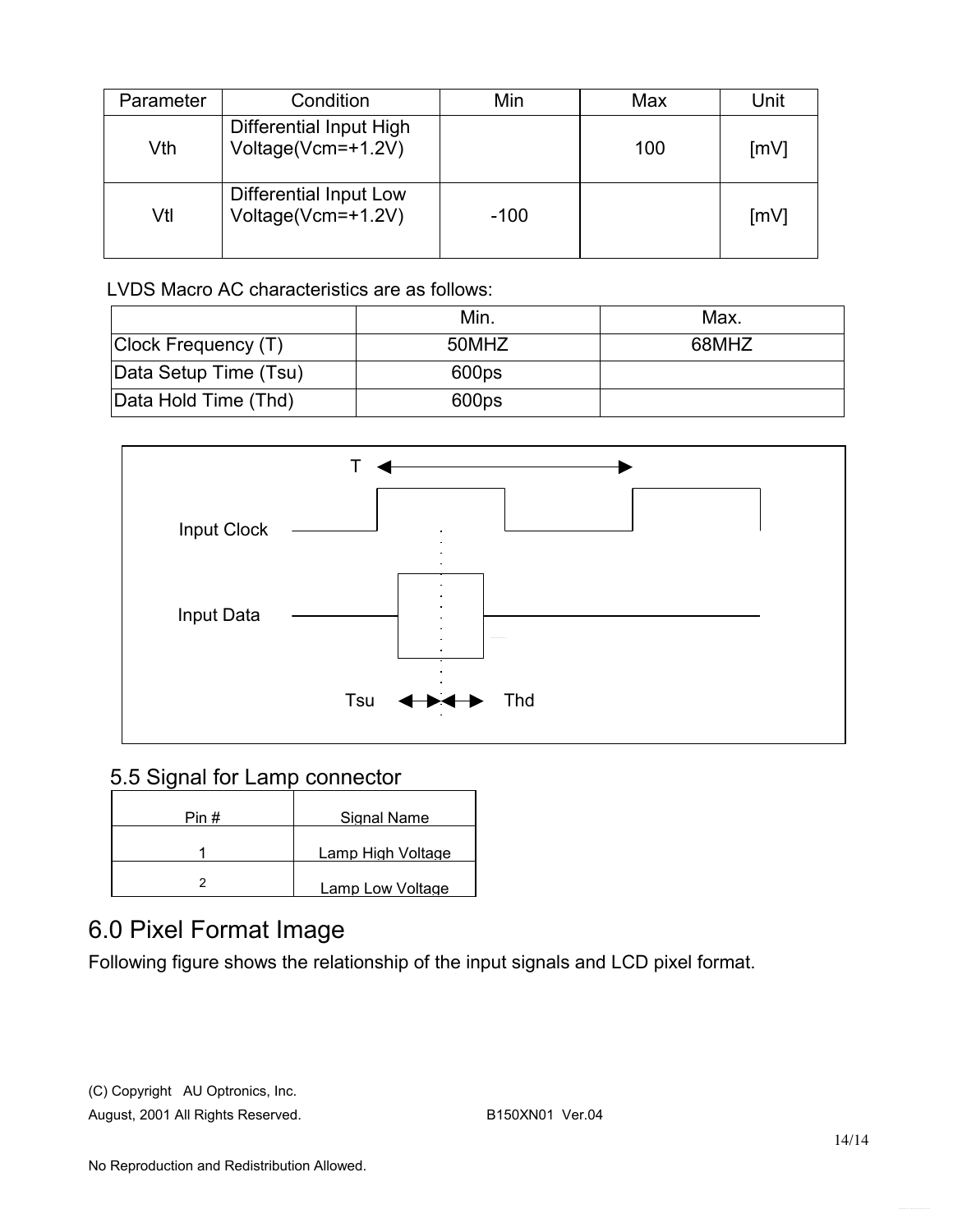|            |   | $\Omega$ |           |   | 1      |   |              |   |   |       | 1022 1023 |   |
|------------|---|----------|-----------|---|--------|---|--------------|---|---|-------|-----------|---|
| 1st Line   | R |          | G B R G B |   |        |   | R            |   |   | G B R | GIB       |   |
|            |   |          |           |   |        |   |              |   |   |       |           |   |
|            |   |          |           |   |        |   |              |   |   |       |           |   |
|            |   |          |           |   |        |   |              |   |   |       |           |   |
|            |   | ٠        |           |   |        |   |              |   |   |       |           |   |
|            |   |          |           |   |        |   |              |   |   |       |           |   |
|            |   | ٠        |           |   | ٠<br>٠ |   |              | ٠ |   |       |           |   |
|            |   |          |           |   |        |   |              |   |   |       |           |   |
|            |   |          |           |   |        |   |              |   |   |       |           |   |
|            |   |          |           |   |        |   |              |   |   |       |           |   |
| 768th Line |   |          | R G B     | R | G      | B | $\mathsf{R}$ | G | B | R     | G         | B |

# 7.0 Parameter guide line for CFL Inverter

| Parameter                                  | Min• | $DP-1$ | Max   | <b>Units</b>                     | Condition                    |
|--------------------------------------------|------|--------|-------|----------------------------------|------------------------------|
| <b>White Luminance</b><br>5 points average |      | 180    |       | $\text{\rm [cd/m}^2\text{\rm ]}$ | $(Ta=25^{\circ}C)$           |
| CCFL current(ICFL)                         | 3.0  | 6.0    | 7.0   | [mA]<br>rms                      | $(Ta=25^{\circ}C)$<br>Note 2 |
| <b>CCFL Frequency(FCFL)</b>                | 40   | 50     | 60    | [KHz]                            | $(Ta=25^{\circ}C)$<br>Note 3 |
| <b>CCFL Ignition Voltage(Vs)</b>           |      |        | 1,150 | [Volt]<br>rms                    | $(Ta=0^{\circ}C)$<br>Note 4  |
| <b>CCFL Voltage (Reference)</b><br>(VCFL)  |      | 700    |       | [Volt]<br>rms                    | $(Ta=25^{\circ}C)$<br>Note 5 |
| <b>CCFL Power consumption</b><br>(PCFL)    |      | 4.2    |       | [Watt]                           | $(Ta=25^{\circ}C)$<br>Note 5 |

Note 1: DP-1 are ADT recommended Design Points.

\*1 All of characteristics listed are measured under the condition using the ADT Test inverter. \*2 In case of using an inverter other than listed, it is recommended to check the inverter carefully. Sometimes, interfering noise stripes appear on the screen, and substandard luminance or flicker at low power may happen.

(C) Copyright AU Optronics, Inc.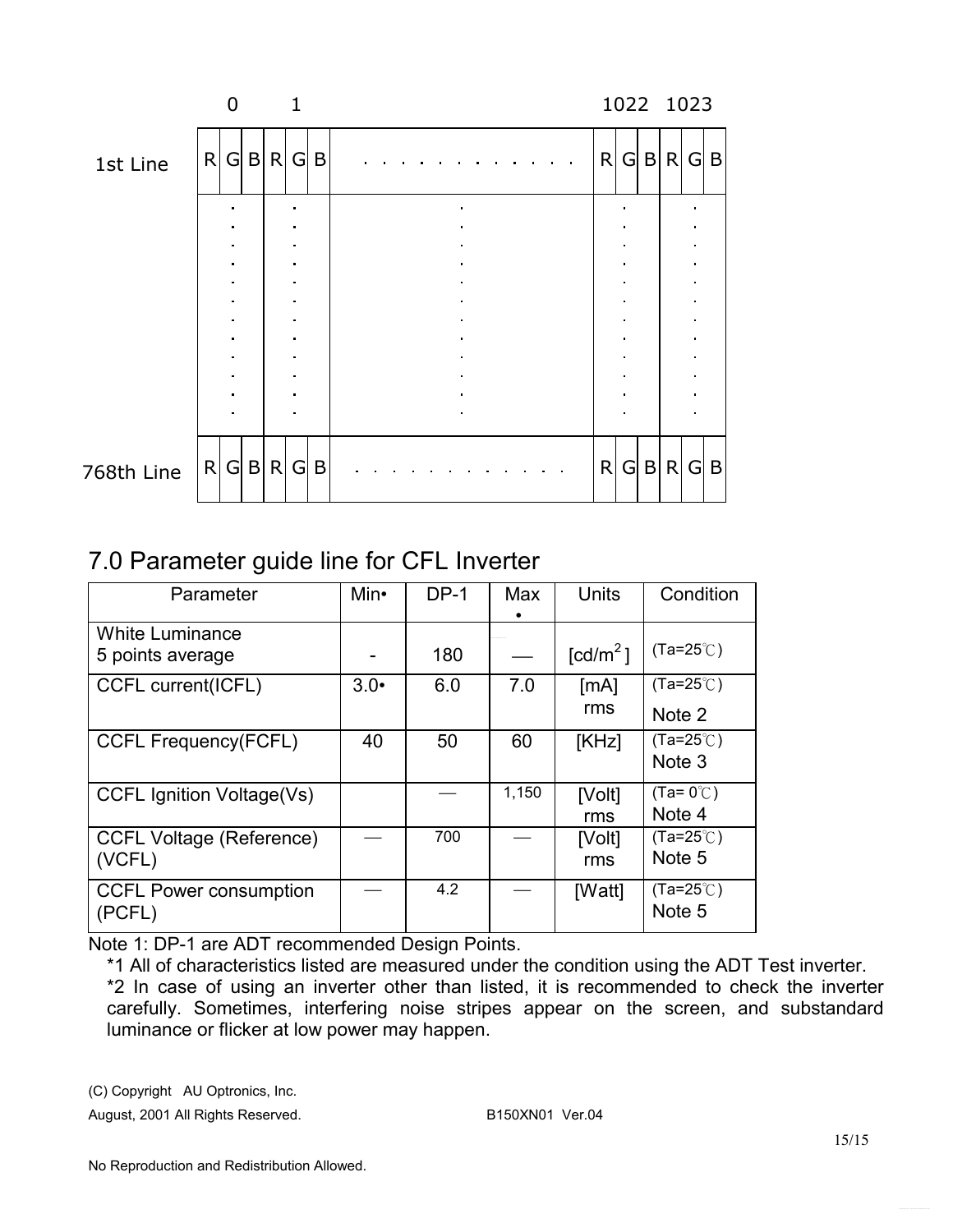\*3 In designing an inverter, it is suggested to check safety circuit ver carefully. Impedance of CFL, for instance, becomes more than 1 [M ohm] when CFL is damaged.

\*4 Generally, CFL has some amount of delay time after applying kick-off voltage. It is recommended to keep on applying kick-off voltage for 1 [Sec] until discharge.

\*5 CFL discharge frequency must be carefully chosen so as not to produce interfering noise stripes on the screen.

\*6 Reducing CFL current increases CFL discharge voltage and generally increases CFL discharge frequency. So all the parameters of an inverter should be carefully designed so as not to produce too much leakage current from high-voltage output of the inverter.

Note 2: It should be emplyed the inverter which has "Duty Dimming", if ICFL is less than 4mA. Note 3: CFL discharge frequency should

be carefully determined to avoid interference between inverter and TFT LCD.

Note 4: CFL inverter should be able to give out a power that has a generating capacity of over 1,400 voltage. Lamp units need 1,400 voltage minimum for ignition.

Note 5: Calculator value for reference (ICFL×VCFL=PCFL)

# 8.0 Interface Timings

Basically, interface timings should match the VESA 1024x768 /60Hz (VG901101) manufacturing guide line timing.

| Symbol     | <b>Description</b>     | Min      | <b>Typ</b> | <b>Max</b> | Unit        |
|------------|------------------------|----------|------------|------------|-------------|
| fdck       | <b>DTCLK Frequency</b> |          | 65.00      |            | [MHz]       |
| tck        | DTCLK cycle time       |          | 15.38      |            | [nsec]      |
| tx         | X total time           | 1206     | 1344       | 2047       | $[$ tck $]$ |
| tacx       | X active time          | 129      | 1024       |            | [tck]       |
| tbkx       | X blank time           | 90       | 320        |            | $[$ tck $]$ |
| Hsync      | H frequency            |          | 48.363     |            | [KHz]       |
| <b>Hsw</b> | H-Sync width           | 2        | 136        |            | $[$ tck $]$ |
| Hbp        | $H$ back porch         |          | 160        |            | $[$ tck $]$ |
| Hfp        | H front porch          | $\Omega$ | 24         |            | [tck]       |
| ty         | Y total time           | 771      | 806        | 1023       | [tx]        |
| tacy       | Y active time          |          | 768        |            | [tx]        |
| Vsync      | Frame rate             | (55)     | 60         | 61         | [Hz]        |
| Vw         | V-sync Width           | 2        | 6          |            | [tx]        |
| Vfp        | V-sync front porch     |          | 3          |            | [tx]        |
| Vbp        | V-sync back porch      | 7        | 29         | 63         | [tx]        |

### 8.1 Timing Characteristics

**Note:** Hsw(H-sync width) + Hbp(H-sync back porch) should be less than 515 tck.

### 8.2 Timing Definition

(C) Copyright AU Optronics, Inc.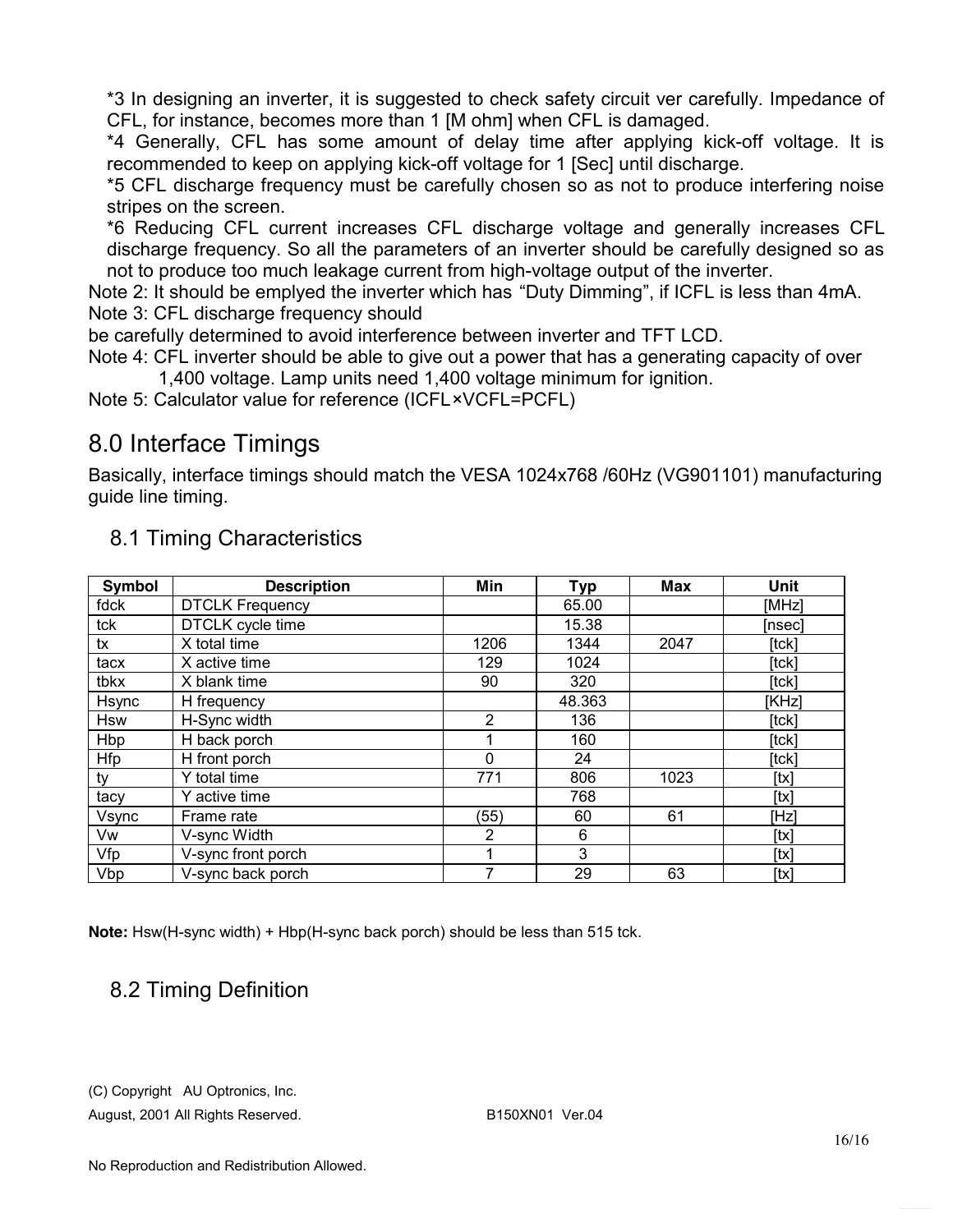

# 9.0 Power Consumption

Input power specifications are as follows;

| Symble         | Parameter              | Min | Typ  | Max  | <b>Units</b> | Condition               |
|----------------|------------------------|-----|------|------|--------------|-------------------------|
| <b>VDD</b>     | Logic/LCD Drive        | 3.0 | 3.3  | 3.6  | [Volt]       | Load Capacitance 20uF   |
|                | Voltage                |     |      |      |              |                         |
| <b>PDD</b>     | <b>VDD Power</b>       |     | 1.26 |      | [Watt]       | All Black Pattern       |
| PDD Max        | <b>VDD Power max</b>   |     |      | 1.91 | [Watt]       | <b>Max Pattern Note</b> |
| <b>IDD</b>     | <b>IDD Current</b>     |     | 380  |      | mA           | All Black Pattern       |
| <b>IDD Max</b> | <b>IDD Current max</b> |     |      | 580  | mA           | <b>Max Pattern Note</b> |
| <b>VDDrp</b>   | Allowable              |     |      | 100  | [mV]         |                         |
|                | Logic/LCD Drive        |     |      |      | $p-p$        |                         |
|                | Ripple Voltage         |     |      |      |              |                         |
| <b>VDDns</b>   | Allowable              |     |      | 100  | [mV]         |                         |
|                | Logic/LCD Drive        |     |      |      | $p-p$        |                         |
|                | <b>Ripple Noise</b>    |     |      |      |              |                         |

Note : VDD=3.3V

# 10. Power ON/OFF Sequence

(C) Copyright AU Optronics, Inc.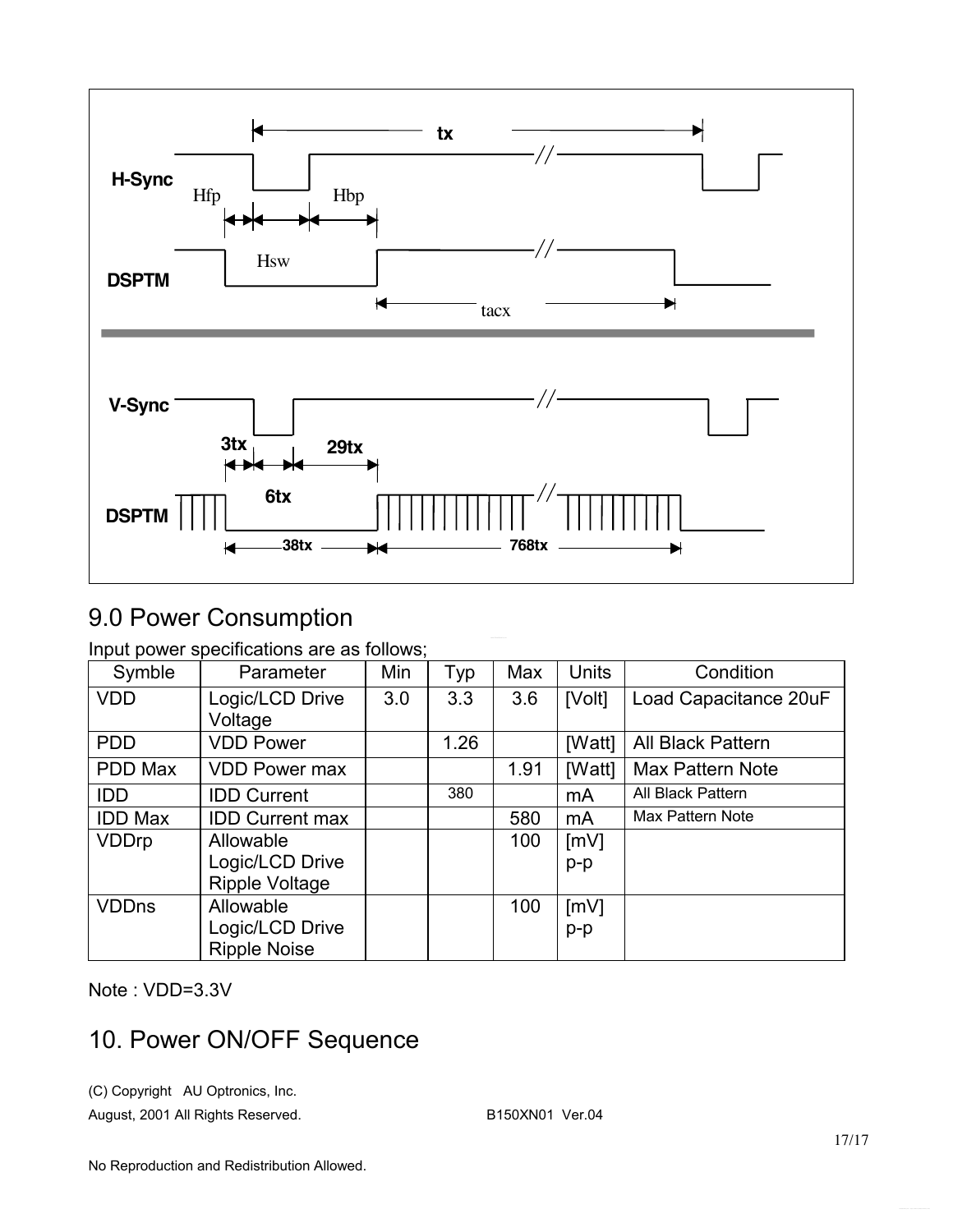

VDD power and lamp on/off sequence is as follows. Interface signals are also shown in the chart. Signals from any system shall be Hi-Z state or low level when VDD is off.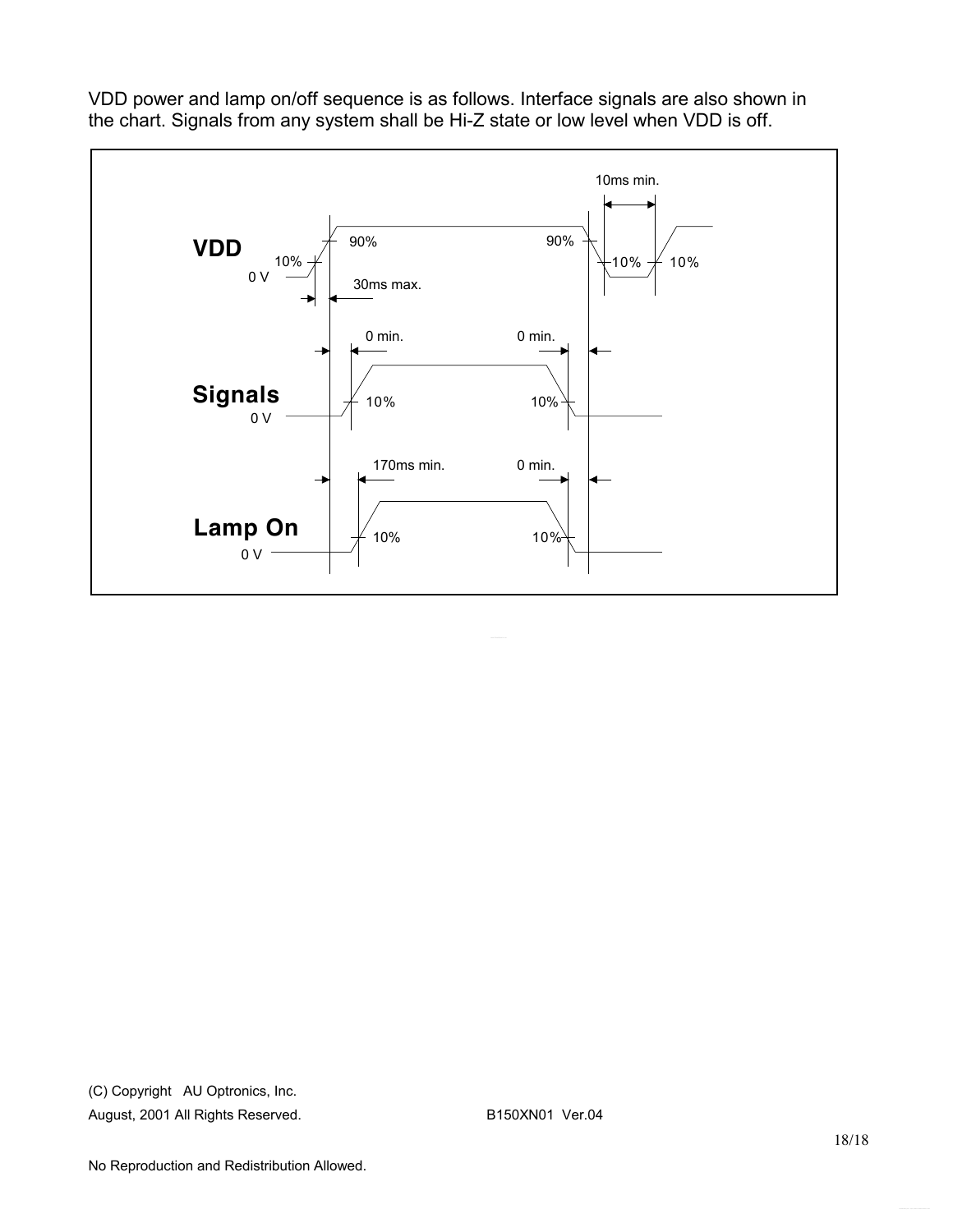## 11. Mechanical Characteristics